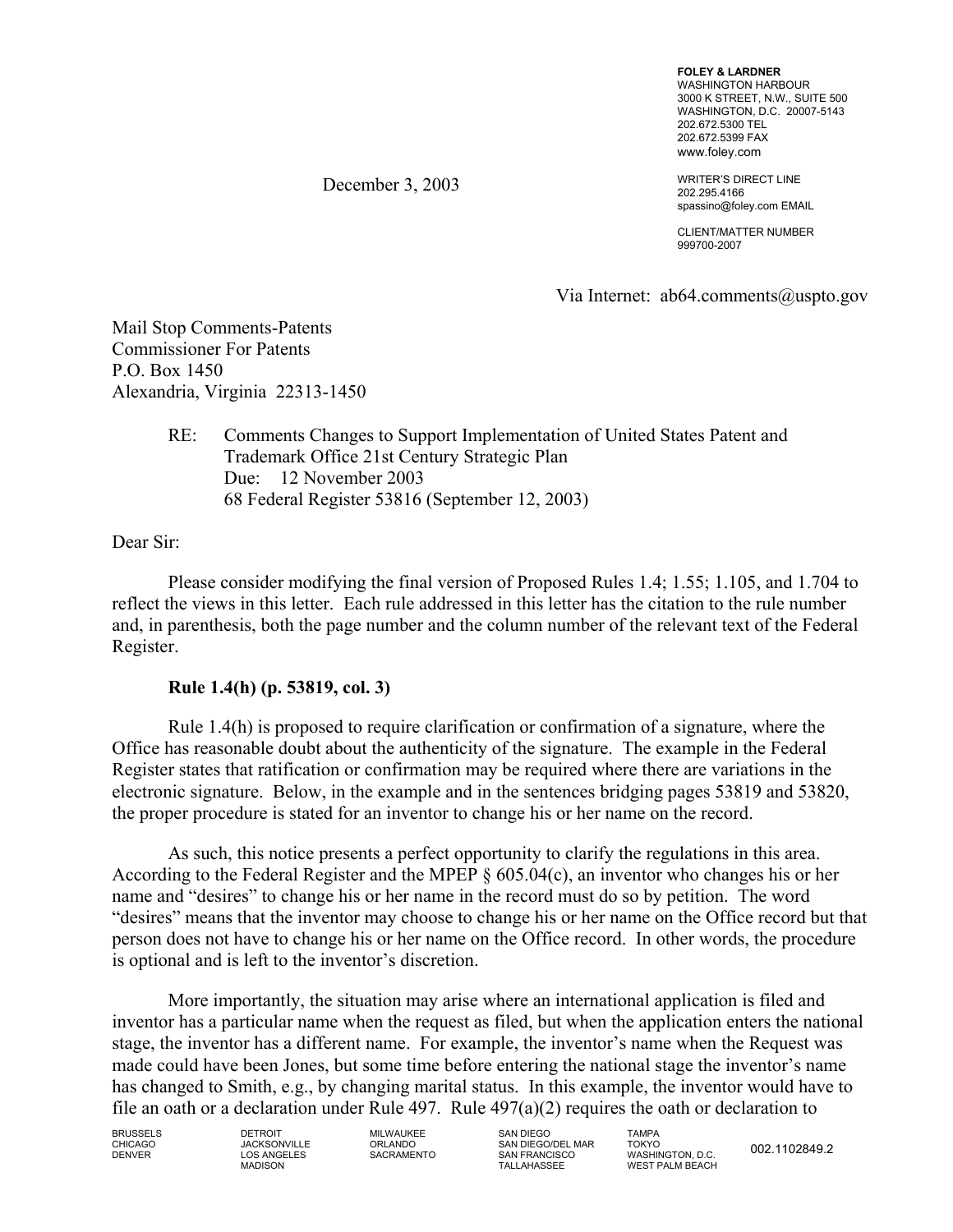#### **FOLEY LARDNER** ATTORNEYS AT LAW

Commissioner For Patents 3 December 2003 Page 2

identify the inventor. How should the inventor be identified? Smith or Jones? Should the inventor be identified by the name as of the date of execution of the declaration? Jones? Or should the inventor be identified as the inventor's name on the Request? Smith?

It seems a more detailed procedure is required to avoid any confusion. It is recommended that for international applications the inventor should not have to petition to change his or her name if the rules require the applicant/inventor to identify himself or herself with his or her name as of the date of entering national phase or the execution of the declaration under Rule 497. Alternatively, the inventor should be allowed to identify himself or herself by using either name, so long as somewhere in the application papers it is clearly stated that the inventor has changed his or her name.

# **Rule 1.55 (p. 53825, col. 2)**

Rule  $55(a)(1)(ii)$  is proposed to be amended such that the time period for a claim to foreign priority under 35 U.S.C. § 119(a)-(d) is presented in sufficient time to permit publication of an application at eighteen months from the earliest claim of priority under 35 U.S.C. § 119(a)-(d). In addition, the priority claims must be presented in a timely manner in an international application filed under 35 U.S.C. § 363 to determine when the application should enter the national stage.

Along these lines, the Office noted that section 13205 of Public Law 107-273 amended section 45808 of AIPA to make the 18-month publication applicable to international applications during the international stage so long as those applications designated the United States.

Clearly such publications of international applications that designate the USA, even if they are not written in English, will be prior art under  $102(e)(1)$ . The Office should clarify that these publications will be given a  $\S 102(e)(1)$  date as of the international filing date, not as of their publication date.

## **Rule 105 (p. 53832, col. 1)**

Rule 105 is proposed to be modified to seek stipulations, e.g., about knowledge of those of ordinary skill in the art, and to "require" responses to interrogatories, e.g., about applicant's understanding of the level of knowledge of persons of ordinary skill in the art. This proposal is not only a bad idea but also an attempt to shift the burden of a prima facie rejection.

Interrogatories and stipulations are legal tools to be used by lawyers, not examiners. Indeed, according to Office statistics, most examiners do not have a law degree. Group Art Unit 1600 Open House, October 29, 2003. Thus, it would seem that there would be a high potential for the procedure to be misused.

Even worse, this procedure may further hinder the efficient prosecution of applications by encouraging the collection of irrelevant information. The types of information the Office wants to request are shown in the paragraphs bridging columns two and three of page 53832. The Office wants to give itself authority to request stipulations and interrogatories to elicit information about applicant's interpretation of the distinctions among claims. Applicant's interpretation, however, is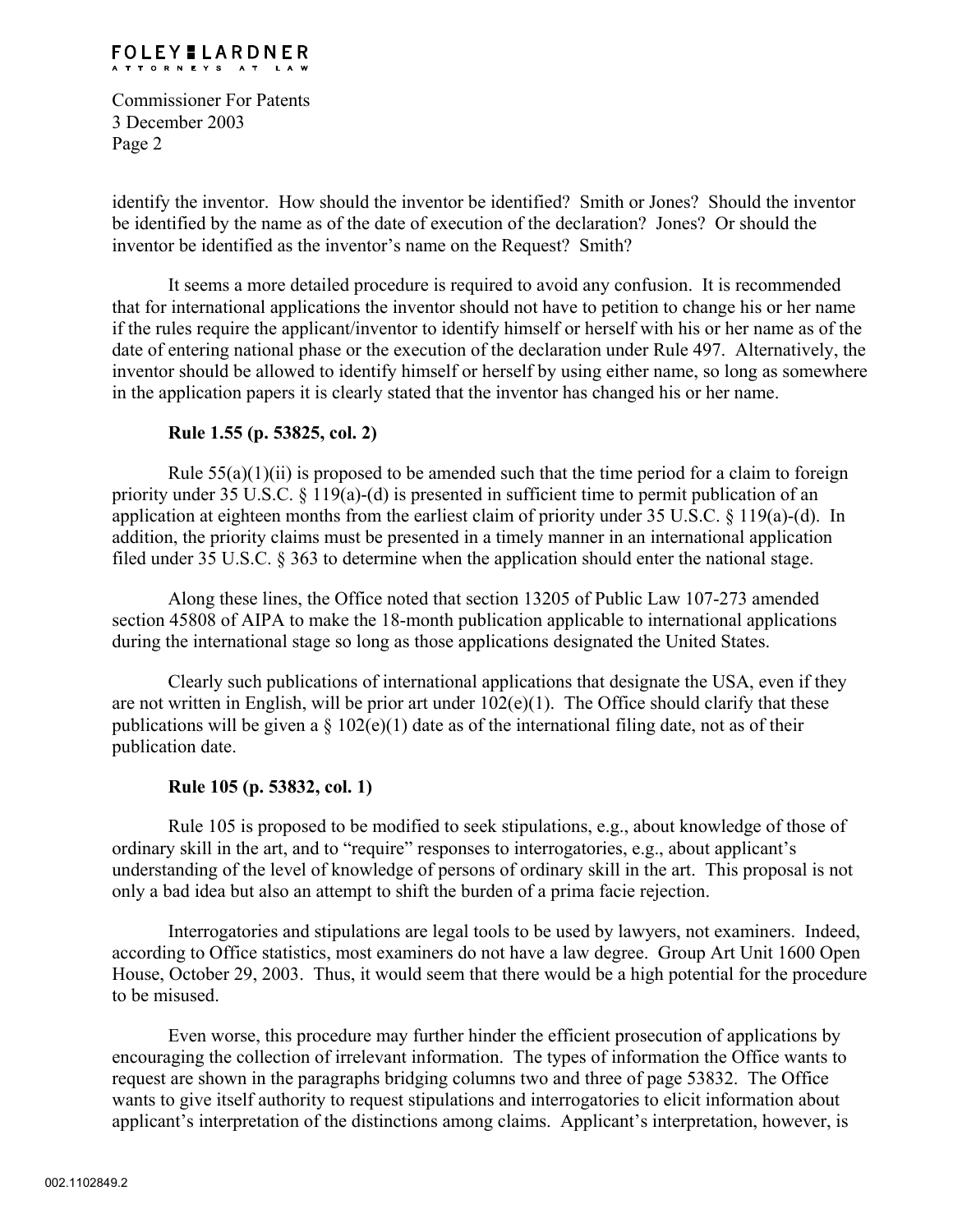#### **FOLEY LARDNER** ATTORNEYS AT LAW

Commissioner For Patents 3 December 2003 Page 3

totally irrelevant. The proper standard is that claims are given their ordinary meaning. MPEP § 2111. When comparing two claims, the Office should have examiners that are at least capable of distinguishing the differences between the limitations of two sets of claims.

Additionally, the Office wants authority to request stipulations and interrogatories to elicit information about precisely which portions of the applicant's disclosure provide the written description supporting the enablement for each claim. Yet claims are presumed enabled. MPEP § 2163. Such a procedure, if given to the examiners, will instantly be used to shift the burden to applicant to respond to baseless rejections of nonenablement or a lack of written description. This information is not reasonable necessary to examination until the Office makes its prima facie case of lack of written description or nonenablement. Without the proper factual predicate from the Office, the procedure just serves to shift the burden of establishing a rejection to the applicant.

Additionally, the Office seeks stipulations and interrogatories to elicit information about applicant's interpretation of claim terms. Applicant's interpretation, however, is totally irrelevant, as claims are given their broadest reasonable meaning absent a clear definition in the specification. Furthermore, applicant's intent about a claim's meaning is totally irrelevant to the broadest reasonable interpretation.

Furthermore, the Office wants to seek information about applicant's interpretation of which portions of each claim correspond to the admitted prior art in this specification. Is the Office also trying to motivate applicants to remove any reference to prior art documents in the specification?

The Office also wants authority to question applicant's interpretation of the specific utility provided by his claimed subject matter. Again, this item is not reasonably relevant to examination until the Office makes its prima facie case non-utility. MPEP § 2007. At that point, applicant should be asked to identify a specific utility provided by the claimed invention. It is also noted that if the applicant does not provide a specific utility or at least allege a specific utility in a specification, the examiner's burden is rather easily met. However, in specifications that allege a specific utility, it is the Office's burden to provide evidence and explain why the specific utility is not what it is alleged to be.

Finally, the Office's proposed rule about requesting stipulations and interrogatories to elicit information will foster litigation according to Rule 56. Applicants are under a duty of candor. Any requests for stipulation and interrogatories would also presumably fall under Rule 56. As a result, such requests for stipulations and interrogatories would naturally lead to a very large amount of inquiries into inequitable conduct in both interference proceedings and litigations. Thus, the Office may create as much work as it tries to save with this proposal.